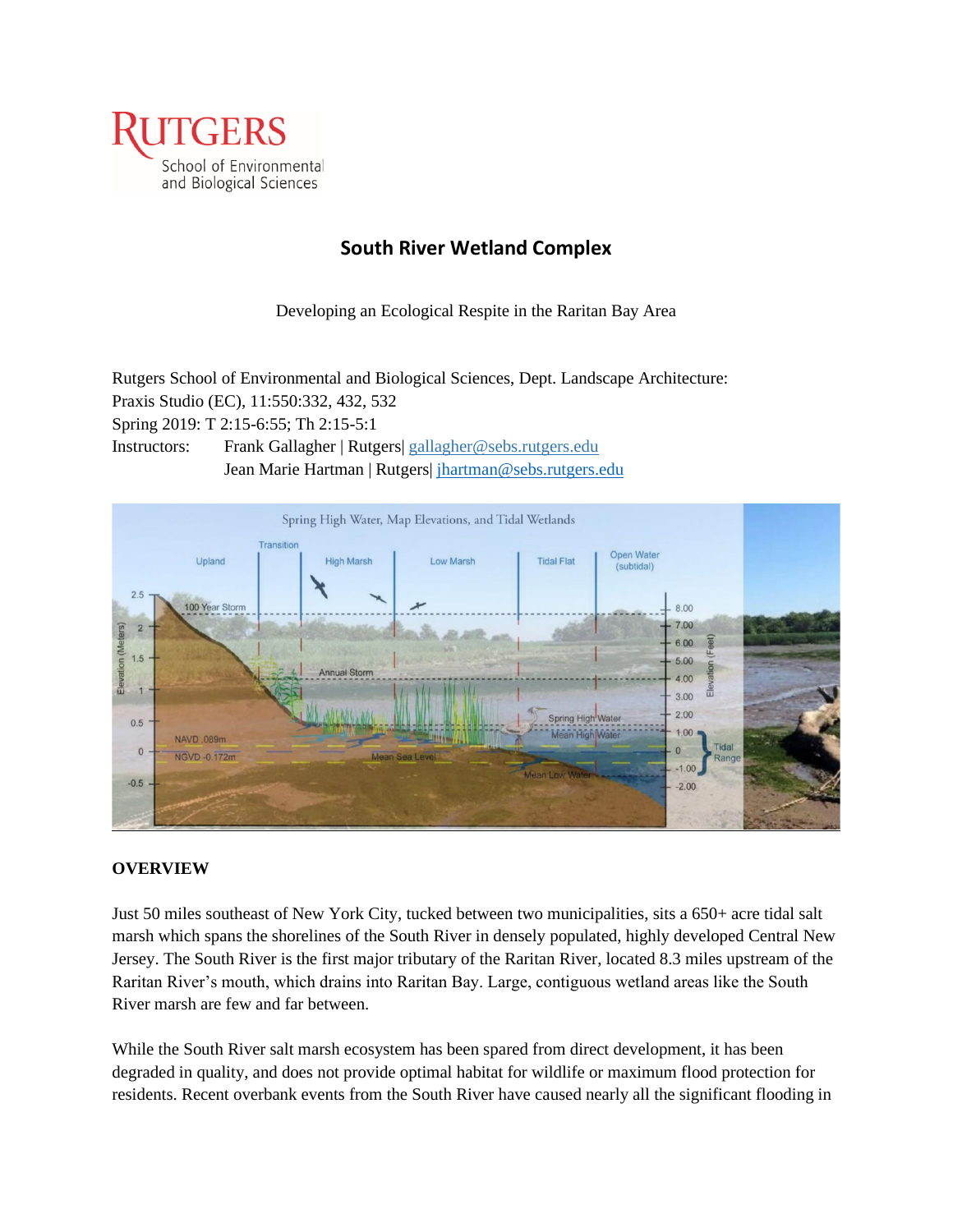the Boroughs of Sayreville and South River. According to the Borough of South River's March 2014 Strategic Recovery Planning Report (Bignell Planning Consultant, Woodbridge, NJ), "flood prone neighborhoods generally fall into four geographic areas: east of Whitehead avenue, the entire Waterfront Revitalization District, the Ferry/Reid Street corridor, and north of Reid Street." All these areas either border or are near the west bank of the South River. Both Hurricane Irene and Superstorm Sandy caused significant damage in western Sayreville, mainly on Weber Avenue and MacArthur Avenue, which are parallel roads immediately east of and near the South River.

Through the vehicle of lectures, field trips, multi-discipline collaboration, and engagement with the client, government agencies, and professionals in the field students will gain an understanding of the challenges to influencing big picture changes within urban environments as landscape architects. The hope is through this process, each student will begin to define a personal thesis for how and where landscape architects and planners might find new opportunities to intervene in more meaningful ways. Ways that seek to adaptively reuse industrial landscapes while providing ecosystem services, and most importantly create areas of "place".

# **Course Goals and Objectives:**

- 1. Students will develop the skills to interpret science, technology, and cultural context to critique, design, and to envision and develop innovative solutions in sustainability, land stewardship, and other contemporary urban challenges. They will;
	- be able to differentiate between ecosystem functions and services within the context of urban green space.
	- be able to differentiate between native, novel, and non-native vegetative assemblages and develop an appropriate context for each.
	- be able to relate site-scale observations and interventions to larger regional ecological and social processes spatially and temporally.
- 2. Students will gain a functional understanding of and develop the ability to creatively design space and spatial relationships. They will;
	- develop design strategies that create places while providing social and ecosystem services.
	- be able understand and evaluate a site for ecological services.
	- develop the ability to construct a plan based upon a client's objects.

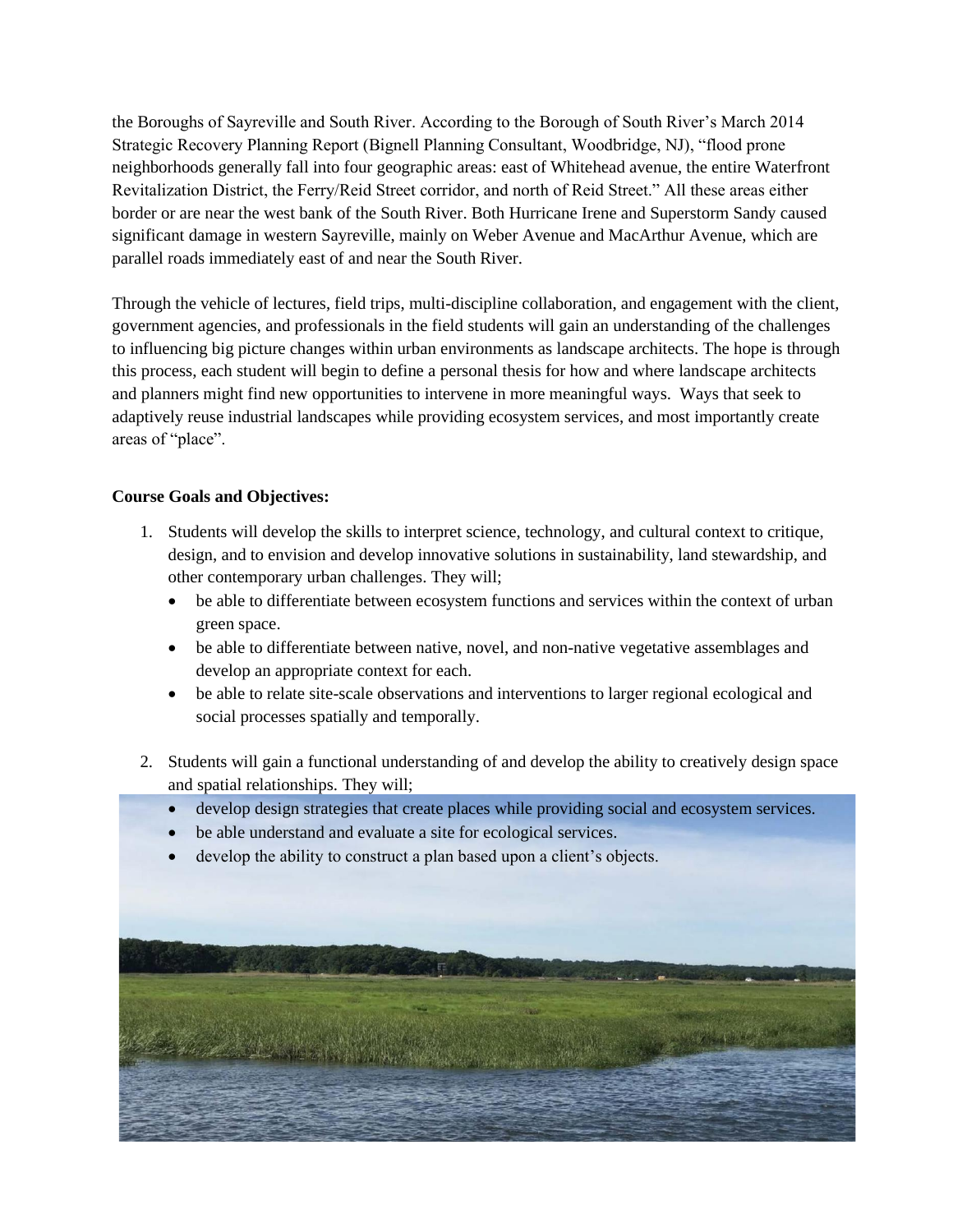**Schedule:** The studio is structured in three broad phases:

#### **Phase I: Landscape Research Inventory & Analysis**

During this phase of research and analysis, you will investigate not only the site and its history, but also broader human and ecological systems in which the site exists as well as engaging in a class-wide investigation and discussion of issues of environmental ethics, nature and ecosystem services. You will meet with the client and examine the existing conceptual redevelopment plan and environmental impact statement. Your study of the site, landscape, and environmental issues will set the framework in which you will develop your site-specific plan. This phase of the studio will culminate in the presentation of your site and system investigations as well as your proposed locations for your constructed intervention.

### **Phase II: Synthesis, Case Studies and Presidents**

During this phase of the studio you will synthesize your research into a design approach. You will each undertake several case study investigations of similar projects. You will combine this information with the needs of the community. You will formulate a conceptual landscape design based upon your approach.

**Phase III: Conceptual and Final Designs** The final design will present a landscape solution which represents your teams' resolution of the issues and opportunities discovered during the process. The design will present a specific philosophical approach to landscape design that is reflective of the Commoner's Laws of Ecology.

#### **Field Trips:**

Field Trips are designed for half or whole day examinations of specific sites. Field Trips will generally take place on Thursdays. You will be given the opportunity to talk with site personnel and examine how policy is translated into action.

#### **Reviews:**

You will have two or three reviews over the course of the semester where you will be asked to formally present your work to outside guest critics as well as your instructors. The dates of these reviews will be determined by the progress of the class.

We will try to limit these reviews to normal class hours, please keep in mind that presentations by the entire class can be time intensive and we will need to work around the schedules of guest critics. Reviews may start before normal class hours or end after, do what you can to schedule accordingly. Please let us know immediately of any schedule conflicts that arise over the course of the semester.

#### **The detailed schedule below is tentative and may change as the course develops:**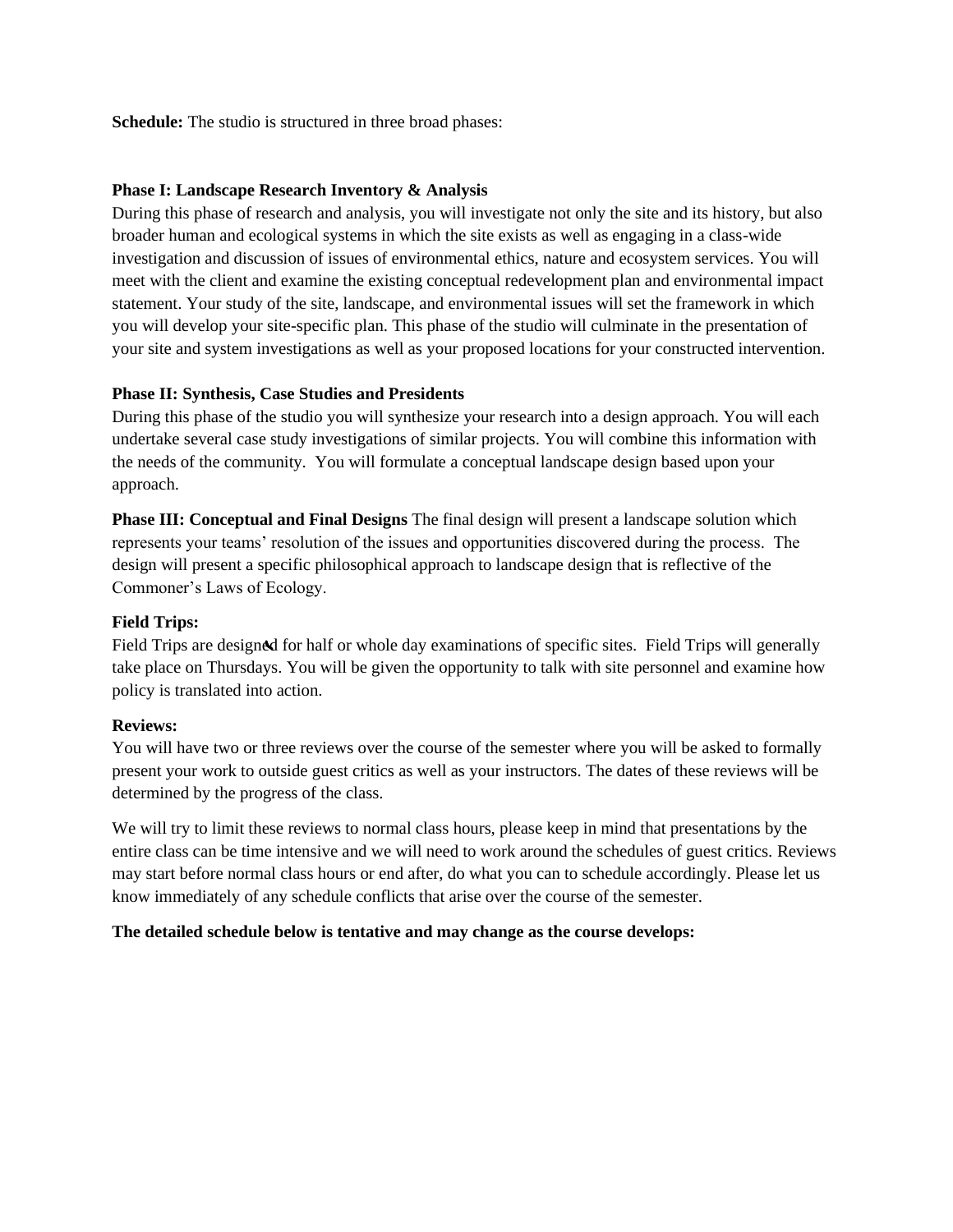|                | <b>Detailed Schedule</b> |                                         |                                |                                          |
|----------------|--------------------------|-----------------------------------------|--------------------------------|------------------------------------------|
| Week           | Date                     | <b>Activity</b>                         | <b>Assignments</b>             | <b>Readings</b>                          |
| 1              | 1/19/2021                | Lecture: Connections to the Land        |                                |                                          |
|                |                          | Four Trace Concepts in LA and Topolgy   |                                | Topology Pamphlet 15 (Intro,             |
|                |                          |                                         |                                | Definitions, Maxims)                     |
|                |                          | <b>Ecological Design</b>                | Assignment 1                   | Ecological Design (Marie Listner)        |
|                | 1/21/2021                | <b>Existing Resource Review</b>         | <b>Expressing Experience -</b> |                                          |
|                |                          |                                         | Your "Place"                   | A Sense of Place (Stegner)               |
|                |                          |                                         | Assignment 2                   |                                          |
|                |                          | <b>Assignment 1 Discussion</b>          | <b>Assignment 1 Due</b>        |                                          |
| $\overline{2}$ | 1/26/2019                | The Ecology of the Rartian Bay and      |                                | Ecological Legacy_Is Urban Marsh         |
|                |                          | <b>Marshes</b>                          |                                | Sustainability Compatible with CWA       |
|                | 1/28/2019                | <b>Site Visit</b>                       |                                | Water Act?                               |
| 3              | 2/2/2019                 | What is a "Landscapist Attitude" in     | <b>Assignment 2 Due</b>        | The Land as Palimpsest (Corboz)          |
|                |                          | The Three Natures, Fourth Nature        |                                | Novel ecosystems: theoretical and        |
|                | 2/4/2019                 | <b>GUEST Lecture</b>                    |                                | management aspects of the new world      |
| 4              | 2/9/2019                 | <b>Urban Ecology</b>                    | Assignment 3                   | <b>Novel Ecosystems</b>                  |
|                | 2/11/2019                | <b>GUEST Lecture</b>                    | <b>Exploring Concepte</b>      | <b>James Corner</b>                      |
|                |                          |                                         | <b>Assignment 3 Due</b>        | Harborne and Mumby                       |
| 5              | 2/16/2019                | Inventory and Analysis Work Session     | Assignment 4                   | What is Good                             |
|                | 2/18/2019                | Inventory and Analysis Work Session     |                                | <b>Ecological Restoration</b>            |
| 6              | 2/23/2019                | Initiate Conceptual Design              |                                | Readings for Projections                 |
|                |                          | Protecting Open Space                   |                                |                                          |
|                | 2/25/2019                | Inventory and Analysis Pin-up           | <b>Assignment 4 Due</b>        | Economic Value of Ecological Restoration |
| $\overline{7}$ | 3/2/2019                 | Developing Alternatives Work Session    | Assignment 5                   | How to Study Public Life                 |
|                |                          | <b>GUEST Lecture</b>                    |                                |                                          |
|                | 3/4/2019                 | Developing Alternatives Work Session    |                                |                                          |
| 8              | 3/9/2019                 | Developing Alternatives Pin-up          | <b>Assignment 5 Due</b>        |                                          |
|                |                          | The Public Trust                        |                                | <b>Public Trust Doctrine</b>             |
|                | 3/11/2019                | Choosing a Solution                     |                                |                                          |
| 9              | 3/16/2019                | No Class / Spring Break                 |                                |                                          |
| 10             | 3/23/2019                | Who is the Space For?                   | Assignment 6                   |                                          |
|                |                          | New Jersey Demographics                 |                                | 4 Change in New Jersey                   |
|                | 3/25/2019                | Developing the Solution                 |                                |                                          |
| 11             | 3/30/2019                | Who is the Space For? Pin-up            | <b>Assignmnet 6 Due</b>        |                                          |
|                |                          |                                         |                                | Climate Change with Landscape            |
|                | 4/1/2019                 | Rates of Change during the Anthropocene | Asignment 7                    | Architecture                             |
| 12             | 4/6/2019                 | <b>Case Study Presentation</b>          | <b>Assignment 7 Due</b>        |                                          |
|                | 4/8/2019                 | <b>Work Session Final Design</b>        | Asignment 8                    |                                          |
| 13             | 4/13/2019                | <b>Work Session Final Design</b>        |                                |                                          |
|                | 4/15/2019                | Work Session Final Design               |                                | Readings: Ascension Island               |
| 14             | 4/20/2019                | <b>Work Session Final Design</b>        |                                |                                          |
|                |                          |                                         |                                |                                          |
|                | 4/22/2019                | <b>Final Presentation</b>               | <b>Assignment 8 Due</b>        |                                          |
| 15             | 4/27/2019                | The World Without Us                    |                                |                                          |
|                | 4/29/2019                | Booklet                                 |                                |                                          |
| 16             | 5/7/2019                 | <b>Booklet Due</b>                      | <b>Booklet Due</b>             |                                          |

### **Studio Resources:**

Course readings will be made available on the course SAKAI website. Data and information such as base maps and the environmental impact statement will be available through the course folder.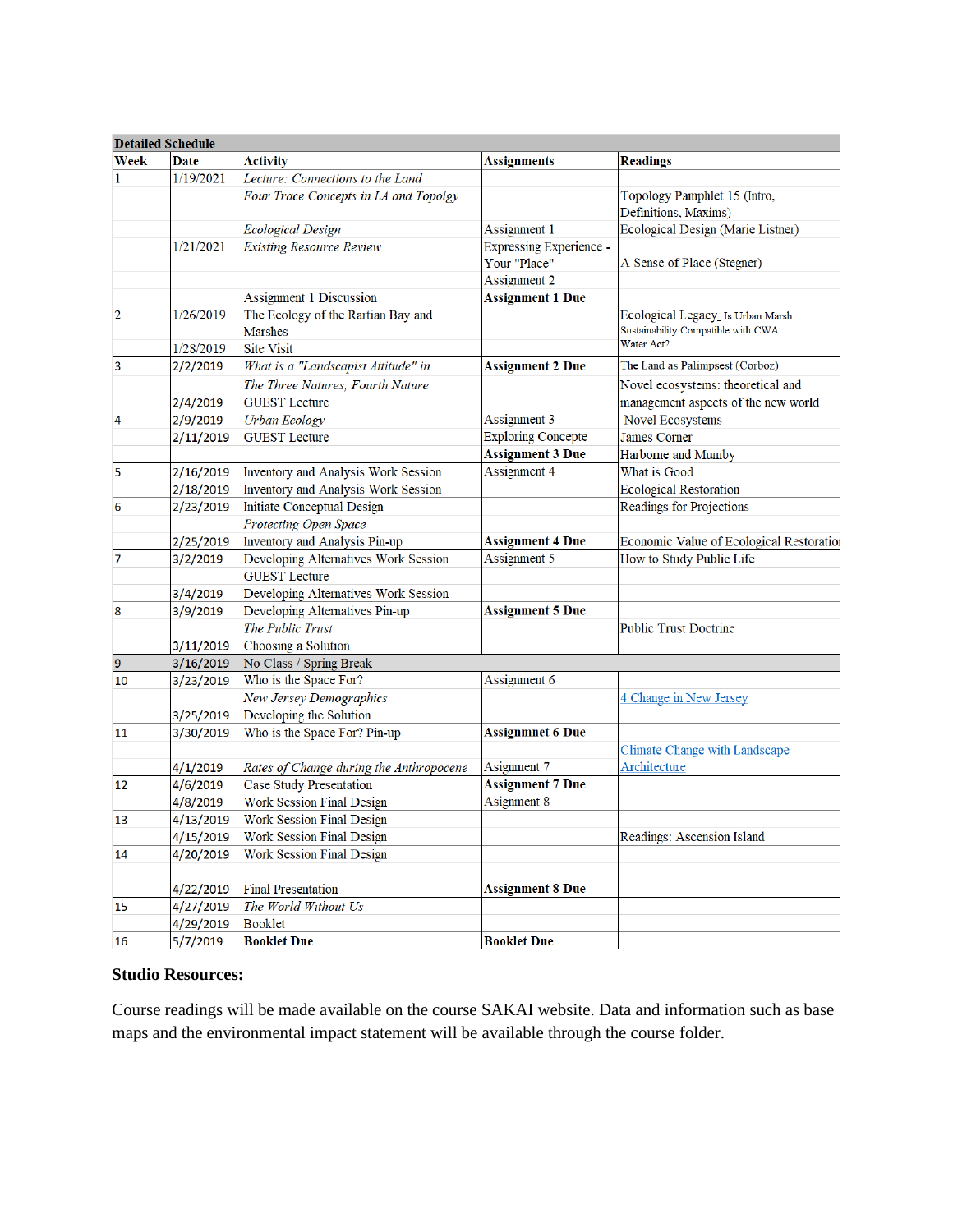This studio will require all of the basic drawing, drafting and modeling materials that you have employed in prior studios. Individual assignments may require you to purchase specific materials depending on the approach you choose to take in developing your design. For all studio meetings, you should be prepared with the following at your desk:

HARD COPIES (if you are working in the computer, drawings should be printed to a known scale)

Trace paper for sketching and diagramming; you should have a roll of 12" trace at your desk at all times, and large sizes as is required by the size of your drawings.

Drawing implements including but not limited to: a medium – thick felt-tipped pen (such as medium sharpie or pentel sign pen), pencils (medium to soft led), and colored markers (at least 3 colors).

#### **Computer and Software:**

In addition to analog materials, this studio will require you to utilize the computer for research, analysis, and drawing. You should utilize your own computer or use the schools computers available in the computer lab when necessary. You should be familiar with and have access to the following programs:

The Adobe Design Suite (Photoshop, Illustrator, InDesign) ArcMap 10 and associated Esri programs AutoCAD Microsoft Excel (Microsoft Access may also be useful)

#### **Grading**

You will be graded based on your achievement of the learning objectives for the course through the completion of course assignments and active participation in course activities. Deliverables and evaluation criteria for specific exercises will be provided prior to the exercise. The studio will employ a variety of techniques and exercises over the semester, and grading techniques will vary with each assignment.

| Assignment $1 - 5\%$ | Assignment $5 - 20\%$ |
|----------------------|-----------------------|
| Assignment $2 - 5\%$ | Assignment $6 - 20\%$ |
| Assignment $3 - 5\%$ | Assignment $7 - 30\%$ |
| Assignment $4 - 5\%$ | Assignment $8 - 10\%$ |

### **Departmental Grading Guidelines**

While the assignment of grades is ultimately the purview of the instructor, the department uses the following guideline for understanding appropriate grading in its courses:

A- Outstanding -This not only means fulfilling the requirements, but impressing and going beyond the initial expectations of the project. The student has demonstrated a superior grasp of the subject matter coupled with a high degree of creative or logical expression, and strong ability to present these ideas in an organized and analytical manner,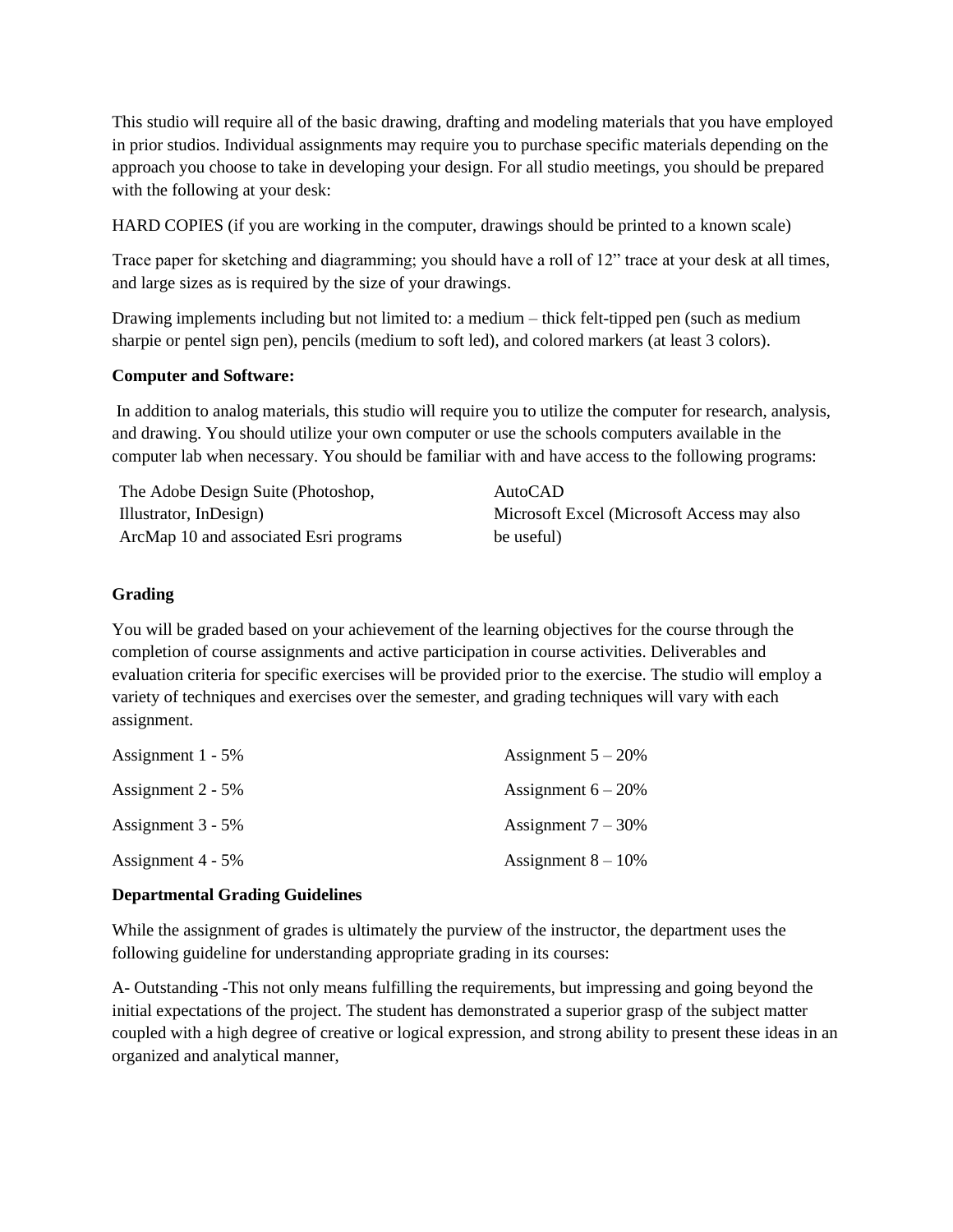B- Very Good - The student has demonstrated a solid grasp of the material with an ability to organize and examine the material in an organized, critical, and constructive manner, The projects and in-class performance reveal a solid understanding of the issues and related theories or literature.

C- Acceptable -The student has shown a moderate ability to grasp concepts and theories for the class, producing work that, while basically adequate, is not in any way exceptional. This performance in class display a basic familiarity with the relevant literature and techniques.

D- Unacceptable - The work demonstrates a minimal understanding of the fundamental nature of the material or the assignment with a performance that does not adequately examine the course material critically or constructively. Students cannot graduate from the Landscape Architecture program with 2 D's in required SSO classes,

F- Failure - The student has demonstrated a lack of understanding or familiarity with course concepts and materials. Their performance has been inadequate. Failure is often the result of limited effort and poor attendance which may indicate that the student is not in the proper field of study.

# **Studio Etiquette**

In studio, as you should in life, treat your fellow students and their work with respect. This will require patience and tolerance at times, but is critical to fostering a safe and nurturing work environment for everyone. This is particularly important in a studio environment. You will be working closely together over the course of the semester, and such collaboration cannot succeed without mutual respect, patience and tolerance. As you are all in the third year of your tenure here, we should have a shared understanding of what this means in the studio environment. However, if issues of disrespect of people or their work arise, they will be addressed promptly and seriously.

Treating fellow students and their work with respect extends to all of your fellow students, not just your classmates for this course. Please be patient and tolerant and respectful of other work going on around you. Should any issues arise with treatment of your work or working space, notify the instructor immediately.

Addition requirements for etiquette regarding the use of department facilities and equipment can be found in the student handbook; you should be familiar with and abide by these rules. [\(http://landarch.rutgers.edu/current\\_students/student%20handbook/StudentHandbook\\_web\\_SectI.pdf](http://landarch.rutgers.edu/current_students/student%20handbook/StudentHandbook_web_SectI.pdf) and http://landarch.rutgers.edu/current\_students/student%20handbook/StudentHandbook\_web\_SectII.pdf)

### **Accommodations for students with disabilities**

Please follow the procedures outlined at [https://ods.rutgers.edu/students/registration-form.](https://ods.rutgers.edu/students/registration-form) Full policies and procedures are at https://ods.rtugers.edu/

# **Attendance**

Studio Attendance is Mandatory. A minimum level of participation is defined as being in attendance for the entire duration of a class session. It is the student's responsibility to be in attendance at all required classes and trips. All personal plans should be made in accordance with the class schedule.

Attendance and active participation in studio is a fundamental part of design learning. The interaction, discussion, and design activity that takes place during studio will be critical to both the development of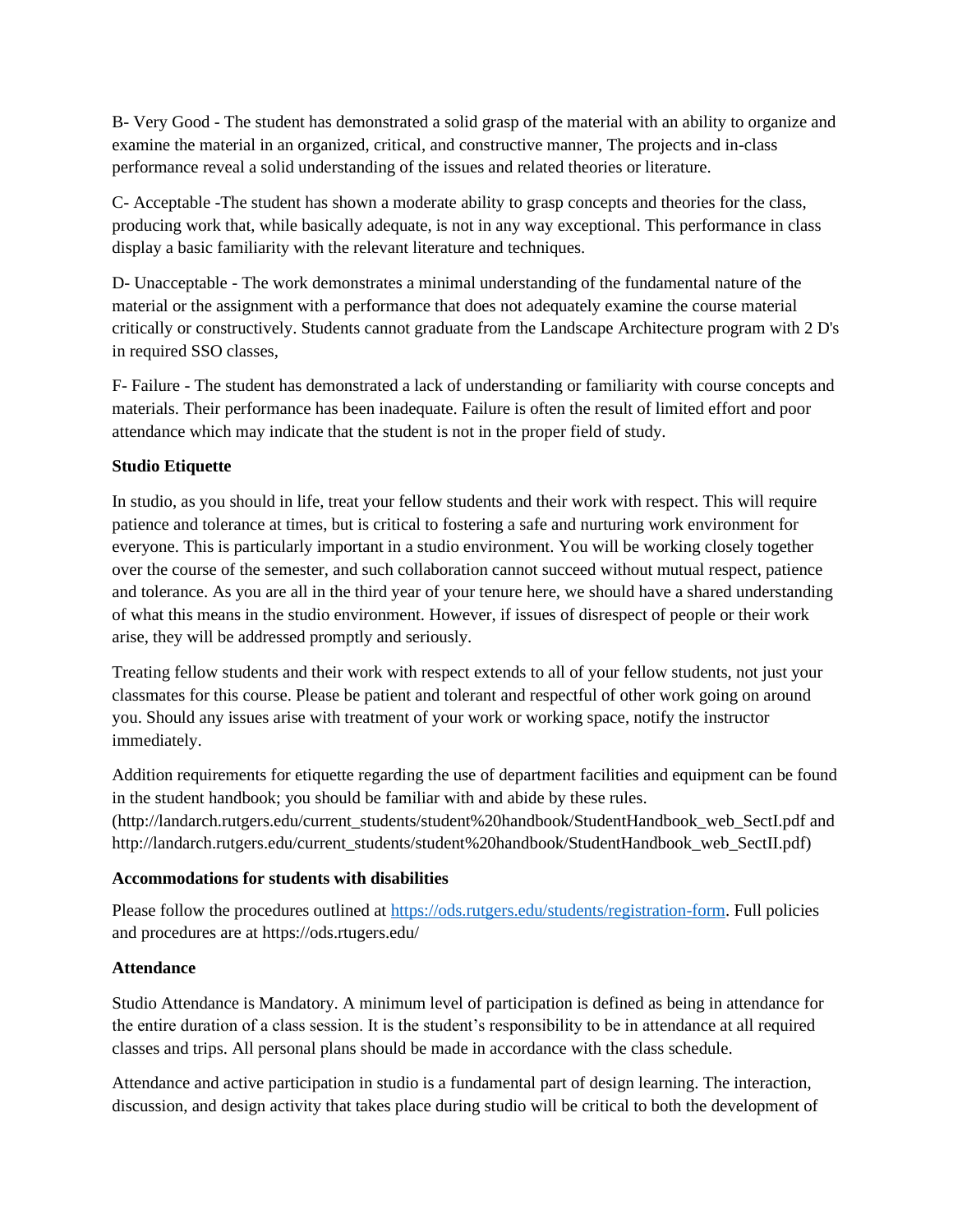your design for this studio, but also your development as a designer. Unexcused absences are not permitted.

# **If you miss studio for illness or an emergency, please use the University absence reporting website <https://sim.rutgers.edu/ssra/> to indicate the date and reason of your absence, preferably before the class missed, but no more than a week after the absence. An email is automatically sent to us.**

More than one unexcused absence will result in a reduction of half a letter grade with each absence. Should you be absent, you are responsible for following up with the course instructor and fellow students to find out any work that you have missed. An absence is not an excuse for not being prepared for the next class. The course requirements above are in addition to, and do not obviate any departmental requirements as are laid out in the departments Student Handbook [\(http://landarch.rutgers.edu/current\\_students/policies\\_st.html\)](http://landarch.rutgers.edu/current_students/policies_st.html).

# **Work Becomes Department Property**

Submitted drawings, models, photographs, or written papers for any project assigned in Landscape Architecture courses are considered the property of the Department and may be retained in its archives for exhibition and accreditation purposes. All projects will be graded and returned to the student at a location designated by the instructor. Should your drawings be retained by the Department, you will be given the opportunity to obtain a print or photographic record of your work. Department files are OFF LIMITS to students.

# **Academic Integrity**

As an academic community dedicated to the creation, dissemination, and application of knowledge, Rutgers University is committed to fostering an intellectual and ethical environment based on the principles of academic integrity. Academic integrity is essential to the success of the University's educational and research missions, and violations of academic integrity constitute serious offenses against the entire academic community.

The principles of academic integrity require that a student:

- properly acknowledge and cite all use of the ideas, results, or words of others.
- properly acknowledge all contributors to a given piece of work.
- make sure that all work submitted as his or her own in a course or other academic activity is produced without the aid of impermissible materials or impermissible collaboration.
- obtain all data or results by ethical means and report them accurately without suppressing any results inconsistent with his or her interpretation or conclusions.
- treat all other students in an ethical manner, respecting their integrity and right to pursue their educational goals without interference. This requires that a student neither facilitate academic dishonesty by others nor obstruct their academic progress.
- uphold the canons of the ethical or professional code of the profession for which he or she is preparing.

Adherence to these principles is necessary in order to ensure that everyone is given proper credit for his or her ideas, words, results, and other scholarly accomplishments.